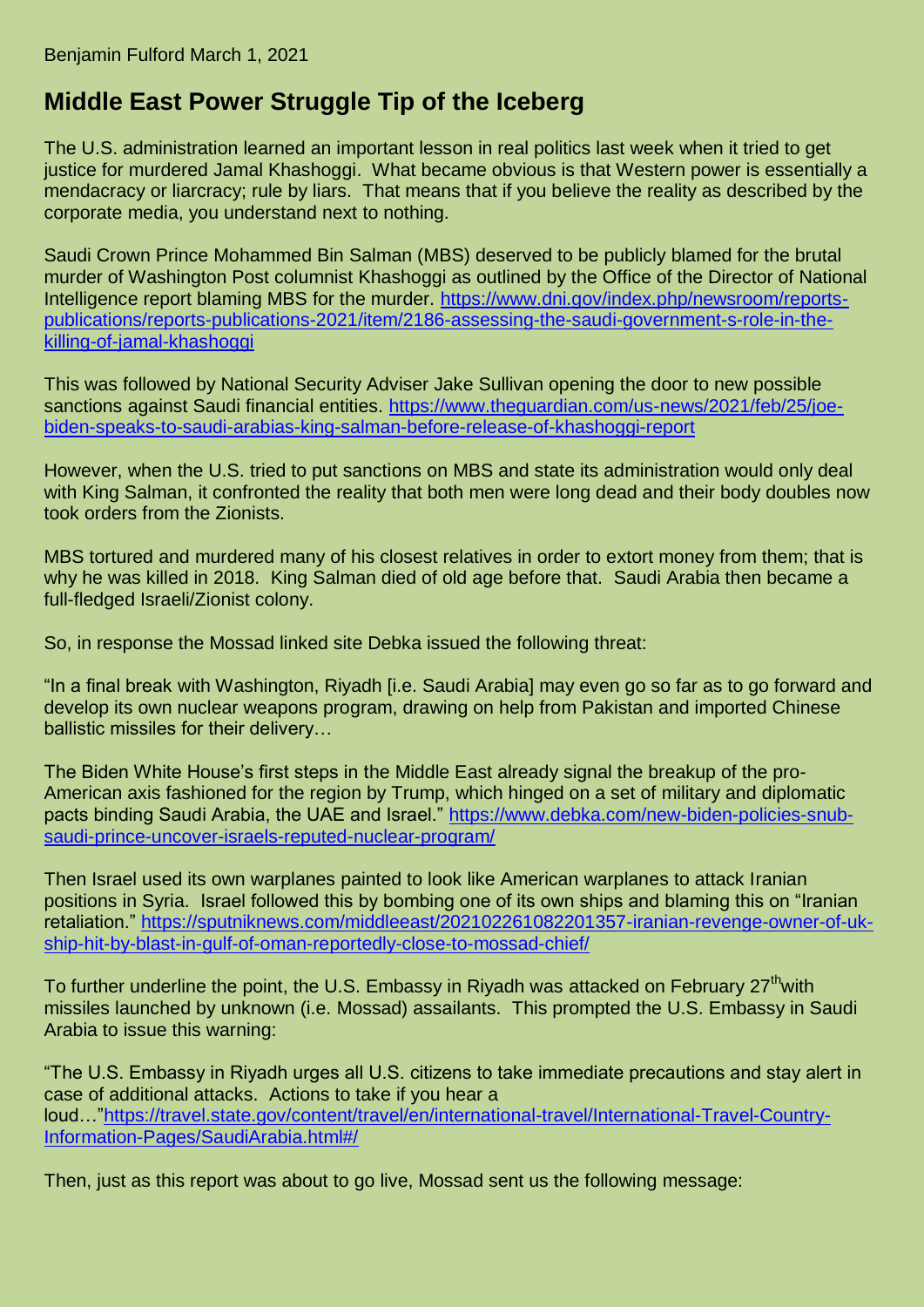"There are highly classified negotiations taking place now between Iran, Israel and the U.S. military for a peace agreement between the three countries. The talks have been ongoing for a little over a week."

If this is true then the U.S. military may finally figure out that Israel and Iran are both controlled by the Khazarian Mafia and both have been trying to start World War III between the G7 and the Shanghai Cooperation Organization. If so, maybe these fanatics are finally waking up to the fact they WILL NEVER be allowed to start WWIII and so they are trying to surrender.

On the public fake perception front, we have a scene with a body double Biden boarding a plane. Central casting couldn't find enough convincing-looking Secret Service agents so some with jeans and work boots had to do. The vehicle looks like a rental that hasn't been washed around the door handles in weeks. Notice how the "Prez" starts running up the steps until he stumbles, forgetting China Joe can barely walk now.<https://www.bitchute.com/video/iEQx0OzJW578/>

Here's a photo comparing Joe Biden's press secretary Jen Psaki with Mark Rockefeller Zuckerberg. Clearly we are dealing with either close relatives, Mark in drag or clones.

Are they brother and sister ? Or is that just him with a wig  $on?$ 



Perhaps it's time for the Biden administration to rethink its alliance with the Rockefeller family who ordered the cancellation of the Keystone Pipeline in order to force Americans to buy oil from Zionist-controlled Saudi Arabia. At least the Canadians don't go around dismembering journalists.

In any case, the new surrender negotiations may be linked to a somewhat cryptic message sent to us by MI6 stating that a "DNA Illuminati," member has been killed. This may be a reference to Khazarian mafia Pindar or top boss Benjamin de Rothschild. If so, anybody in his hierarchy is probably now too scared to take his place,

hence the negotiations.

Another factor that could be forcing them to negotiate a surrender is the very real prospect of war crimes tribunals aimed at the perpetrators of the Covid-19 fake pandemic.

MI6 and CIA sources both told us that "Right now, a second Nuremberg tribunal that is in preparation, with a class-action lawsuit being set up under the aegis of thousands of lawyers worldwide behind the American-German lawyer Reiner Fuellmich, who is prosecuting those responsible for the Covid-19 scandal manipulated by the Davos Forum." [https://principia-scientific.com/lawyers-promise](https://principia-scientific.com/lawyers-promise-nurember-trials-against-all-behind-covid-scam/)[nurember-trials-against-all-behind-covid-scam/](https://principia-scientific.com/lawyers-promise-nurember-trials-against-all-behind-covid-scam/)

MI6 notes, "Our own independent counter analysis of the so-called public health emergency which brought our attention to the German lawyer who has a 100% chance of success in a Nuremberg type trial or civil Tort."

Also, genuine Christian religious authorities issued this statement:

"By authority of the apostolic and prophetic office, the Byzantine Catholic Patriarchate urgently warns against vaccination autogenocide. the arch-heretic Bergoglio occupying the papacy notoriously promotes genocidal *"vaccination for all"*, saying, *"It must be done!"* Today, every Christian must know that Bergoglio, who worships the Pachamama demon, does not serve God but consciously opposes Him! " <http://vkpatriarhat.org/en/?p=19869>

This means the fake Pope Francis who replaced the real one last year will be exposed, Pentagon sources promise.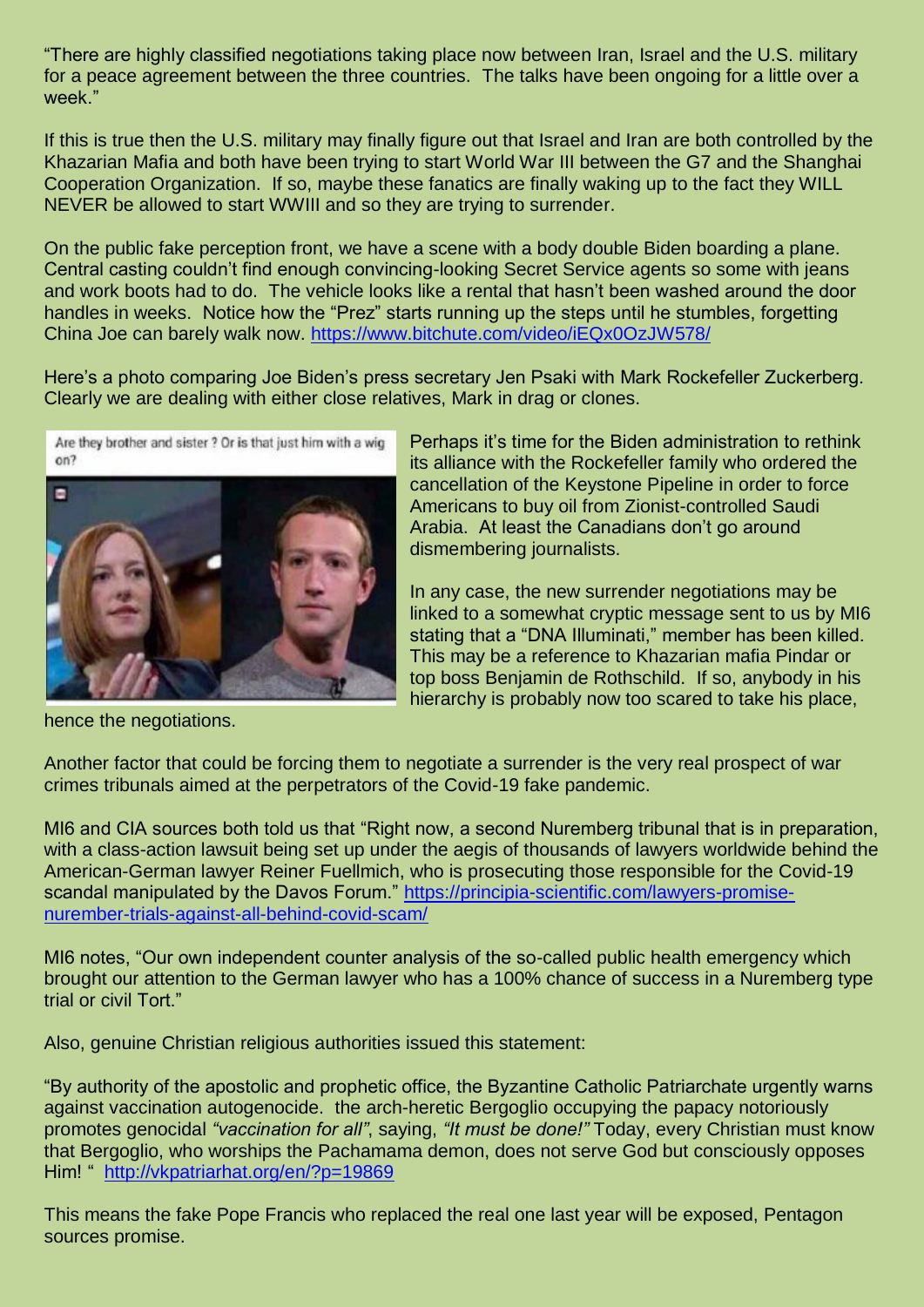In Canada meanwhile, an aware citizen showed how easy it is to push past the fake Covid tyranny by blowing right past "Covid-19" border controls. [https://www.youtube.com/watch?v=faQBnrr\\_Uqo&pbjreload=101&ab\\_channel=THEGREATREOPEN](https://www.youtube.com/watch?v=faQBnrr_Uqo&pbjreload=101&ab_channel=THEGREATREOPENING) [ING](https://www.youtube.com/watch?v=faQBnrr_Uqo&pbjreload=101&ab_channel=THEGREATREOPENING)

There has also been a leak of the original plans for the "Covid-19" move towards totalitarianism. This leak, seen below, means the plans are no longer going to be allowed to go ahead.

|                 |                                                               |                                                      |                                                                                                             |  |  | 'Higher Planning Commission' Program                                                   |  |  |  |                            |  |
|-----------------|---------------------------------------------------------------|------------------------------------------------------|-------------------------------------------------------------------------------------------------------------|--|--|----------------------------------------------------------------------------------------|--|--|--|----------------------------|--|
| <b>Nov 2023</b> |                                                               | Days \$1000 - April 2021 -                           |                                                                                                             |  |  | Fey 2621 Mar 2621 Apr 2621 May 2521 Jun 2621 Jul 2621 Aug 2621                         |  |  |  | Beg-2021 Den pitzn         |  |
| <b>Light</b>    |                                                               |                                                      |                                                                                                             |  |  |                                                                                        |  |  |  |                            |  |
|                 |                                                               |                                                      | Incremental legislaturisation of movement neet/attorie on an engoing basis                                  |  |  |                                                                                        |  |  |  |                            |  |
|                 | <b>Burnass is positive</b><br><b>STRAINS</b>                  |                                                      |                                                                                                             |  |  |                                                                                        |  |  |  |                            |  |
|                 |                                                               |                                                      | Aboatenation of assumption for constructions of lastation facilities (compai in each region and cepartment) |  |  |                                                                                        |  |  |  |                            |  |
|                 |                                                               |                                                      | Complete and total lookdown<br>imach stricter than the Sat and Inci<br>stream of realisticities             |  |  |                                                                                        |  |  |  |                            |  |
|                 |                                                               |                                                      | <b>Reform and automaker of the</b><br>premissing ment program. - To wants<br>the columnal income program    |  |  |                                                                                        |  |  |  |                            |  |
|                 |                                                               |                                                      | Projected installate of COVID-19 with a securitary COVID-21 years.                                          |  |  |                                                                                        |  |  |  |                            |  |
|                 | Facilities sapacity exceeded for COVID-18 and COVID-21 sapes. |                                                      |                                                                                                             |  |  |                                                                                        |  |  |  |                            |  |
|                 |                                                               |                                                      |                                                                                                             |  |  | Economic includibly - Properties<br>sepaly stude disniplions -<br>imeentary shortages. |  |  |  |                            |  |
|                 |                                                               | Mana membriefsbanns - Brett institutioners           |                                                                                                             |  |  |                                                                                        |  |  |  |                            |  |
|                 |                                                               | implementation of the universal basic income program |                                                                                                             |  |  |                                                                                        |  |  |  |                            |  |
|                 |                                                               | Military deployed for contest of monoment            |                                                                                                             |  |  |                                                                                        |  |  |  |                            |  |
|                 |                                                               |                                                      |                                                                                                             |  |  | . Any 2004. May 2014. Any 2004.                                                        |  |  |  | An Mill and Chrysler Co. 1 |  |

These are just a few of the signs the fake pandemic is unraveling all over the world. What the liarcracy in charge of the West failed to realize is that no matter how long or how hard you try to avoid it, reality has a way of catching up with you. Reality is a harsh mistress.

Pentagon sources for their part told us the following statement is true:

"Pay close attention. You are watching a movie. A lot of what you are seeing is completely bullshit and fake. It's so outrageous on purpose to get your attention at this point. It will continue until it has accomplished that goal fully. There is no Biden presidency. The real Biden was executed for his crimes long ago along with Clinton. No that woman in purple the other day wasn't Hillary Clinton. You are seeing actors and some have masks.



That's why Biden keeps referring to himself as the mask president. This means they are the good guys in this movie on the team of freedom. This whole election was fake along with a fake inauguration. Fake executive orders. Fake oval office. It's all bullshit. Wake up. The military is right now controlling our country until the new elections in a couple of months. Insurrection Act has been signed."

<https://gab.com/stephenhunter9/posts/105771054961975508>

However, it is uncertain if Donald Trump will be put in charge when the dust finally settles. During the long-anticipated February 28<sup>th</sup> speech by Trump at CPAC he basically told the audience to accept the stolen election saying for the next four years the Republicans will be at the heart of the effort to oppose the Democrats. He also promised to return to the White House precisely four years from now. So basically he is saying, they stole the election but just wait four years.

Rest assured the U.S. will not last another four years in its current state as can be seen in this description of California:

If California continues to trail-blaze the future for the rest of the United States, that future is now clear: It is a high taxation society with a huge, impoverished, unemployed and unemployable destitute class where the middle class is annihilated, organized gangs and general chaotic street crime including muggings, rapes and murders metastasize in all major urban areas and gangs more numerous and heavily armed than the police operate openly with impunity. <https://www.zerohedge.com/political/california-collapsing>